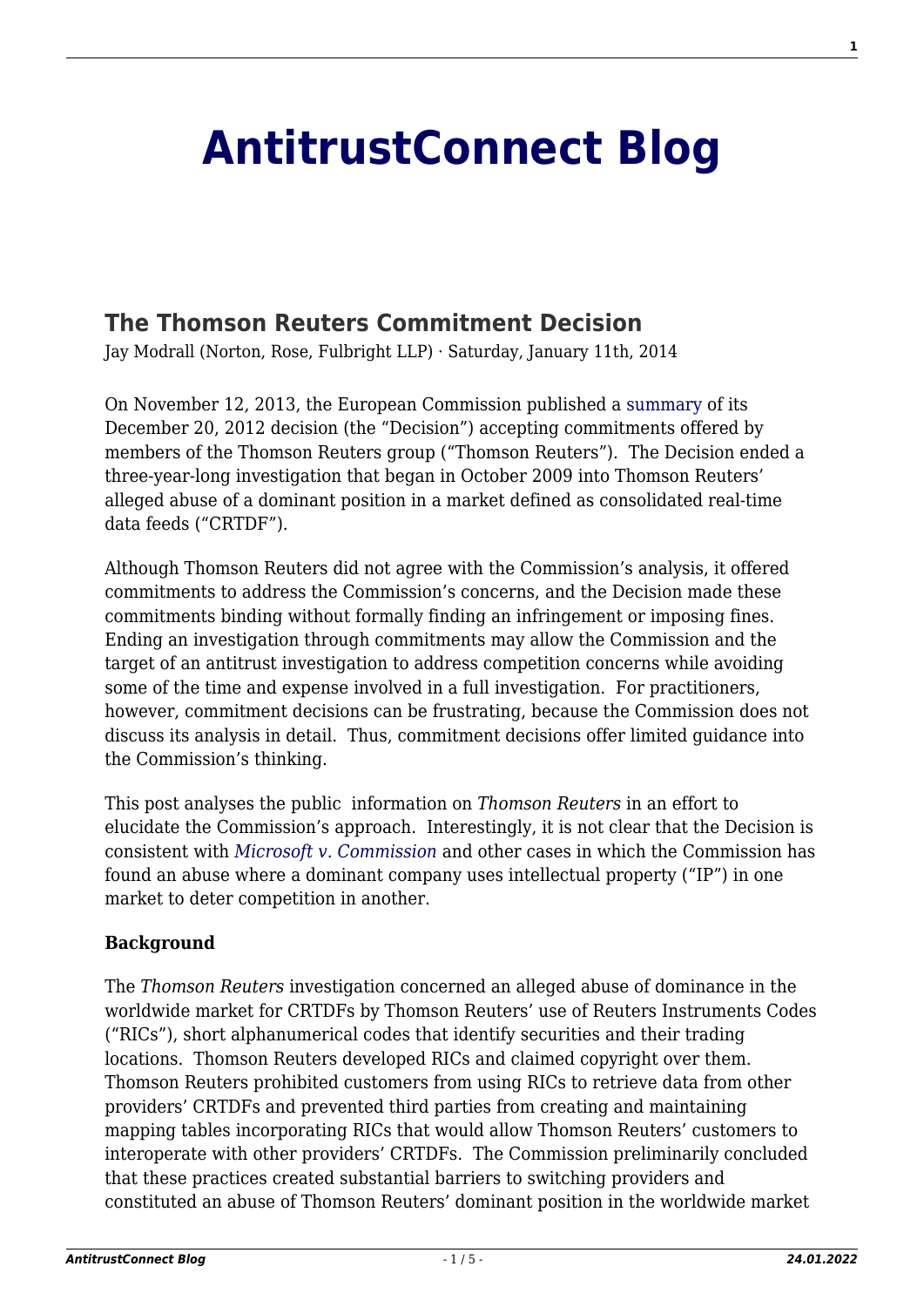#### for CRTDFs.

Why the Commission thought Thomson Reuters' RIC policies locked in customers was discussed in the Commission's December 14, 2011 [notice](http://ec.europa.eu/competition/elojade/isef/case_details.cfm?proc_code=1_39654). Thomson Reuters explained that it did not prevent customers from cross-referencing RICs with the symbology of other providers as long as the resulting database or mapping table was not used to retrieve data from another provider (para 4, footnote 4). The Commission did not claim that customers had to use RICs to access CRTDFs of other providers, but found that "where RICs have become embedded in server-based applications, switching providers involves the removal of RICs and the recoding of those applications to replace RICs with an alternative symbology. This is an arduous and often excessively costly undertaking" (para. 6).

### **Commitments**

Between November 2011 and November 2012, Thomson Reuters submitted three sets of commitments, including the final commitments. Under those commitments, Thomson Reuters will offer licenses ("ERLs") to CRTDF customers, giving those customers the possibility to license additional RIC symbology usage rights for the purpose of switching CRTDF providers by retrieving real-time financial data from competitors' data feeds, as well as licenses to third-party developers to develop and maintain switching tools for sale to customers. ERLs will be granted for five-year terms, with an option to extend for two years.

The final commitments reflected a number of changes required as a result of the Commission's market tests of the first two packages. The changes included reducing the ERL fees and simplifying the fee structure; broadening the ERLs' geographic scope, which was made worldwide for customers with genuine business operations in the EEA; broadening the permitted uses to include single-source OTC instruments and human interfaces; and potentially lengthening ERLs' terms by providing for a two-year option to extend. The possibility for third-party developers to take a license to develop and maintain switching tools for sale to customers was also added.

### **Market Definition and Dominance**

The Commission defined the relevant market as the global market for CRTDFs. The Commission noted that CRTDFs compete only marginally with direct real-time data feeds and do not compete with integrated desktop services. The Commission concluded that Thomson Reuters held a dominant position in the global market for CRTDFs, noting that its market share is a multiple of the next largest competitor's and that no customer represents a sufficient percentage of demand that it enjoys a substantial countervailing market power.

By contrast, in [Case No COMP/M.4726 – Thomson Corporation/ Reuters Group](http://ec.europa.eu/competition/mergers/cases/decisions/m4726_20080219_20600_en.pdf) ("Thomson/Reuters"), the Commission defined markets for real-time market data ("RTMD") sold through desktop products/workstations and real-time data feeds, among others. In [Case No COMP/M.3692 – Reuters/Telerate](http://ec.europa.eu/competition/mergers/cases/decisions/m3692_20050523_20212_en.pdf) ("Reuters/Telerate"), the Commission analysed the provision of RTMD to end-users. The Commission discussed the possibility of segmenting this activity by asset class (para. 11) but ultimately left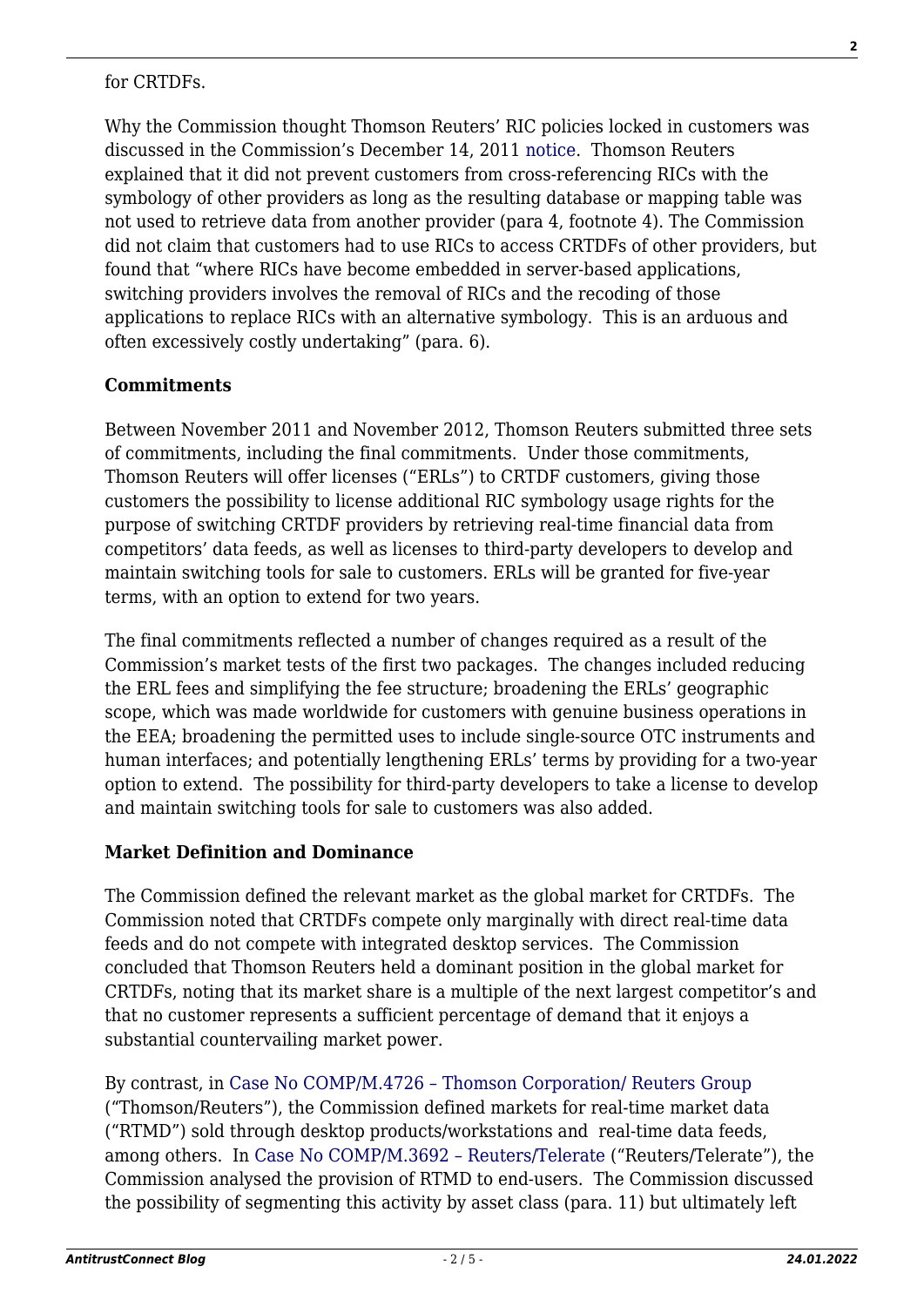the market definition open.

The Commission also addressed the markets for financial data in a more recent case, [Case No COMP/M.6166 – DEUTSCHE BÖRSE/NYSE EURONEXT](http://ec.europa.eu/competition/mergers/cases/decisions/m6166_20120201_20610_2711467_EN.pdf), where the Commission discussed overlaps in the provision of "non-proprietary" market data. The notifying parties' activities overlapped in RTMD and real-time data feeds, as well as other content sets. The Commission noted that the parties' market shares were low and that these markets were characterised by strong players such as Thomson Reuters and Bloomberg, as well as other competitors, such as SIX Telekurs and IDC (para. 151).

The principal difference between the Commission's approach to market definition in this case lies in the definition of CRTDFs as a narrower market compared to RTMD. In Thomson/Telerate, the Commission found that Reuters' acquisition of Telerate would not lead to single-firm dominance, noting that Bloomberg's share of the global RTMD market was significantly higher than Reuters' (35-45% compared to 24-35%) and that there were a number of other, smaller providers, including individual exchanges (para. 17). In a market limited to CRTDFs, however, Thomson Reuters' market position was apparently much stronger.

Interestingly, the Commission's decision does not discuss Thomson Reuters' position in RICs. In Thomson/Reuters, the Commission discussed instrument codes as a potential relevant market. The Commission stated that although it "is not evident that instrument codes, such as RICs, represent a separate product market, [RICs] are analysed, in the competitive assessment part of the decision" (para. 70). The Commission did not take a position on the market in which RICs compete, but it concluded that the combination of Thomson Corporation and Reuters Group would not give rise to conglomerate effects as regards the use of RICs (para. 133).

### **Abuse**

The Commission concluded that Thomson Reuters' use of RICs created a barrier to customers' ability to switch to alternative CRTDF providers and constituted an abuse of Thomson Reuters' dominant position. The Decision does not explain the Commission's legal analysis, and the Commission did not make a formal finding of an infringement.

It is not clear how the Commission's approach squares with *Microsoft* and other established law in this area. In *Microsoft*, the Court of Justice held that a dominant company's refusal to license IP would constitute an abuse of its dominant position where the refusal:

- relates to a product or service that is indispensable to the exercise of an activity on a neighbouring market;
- excludes any effective competition on that neighbouring market;
- prevents the emergence of a new product for which there is potential consumer demand; and
- is not objectively justified.

If the Commission had followed the *Microsoft* approach, it might have defined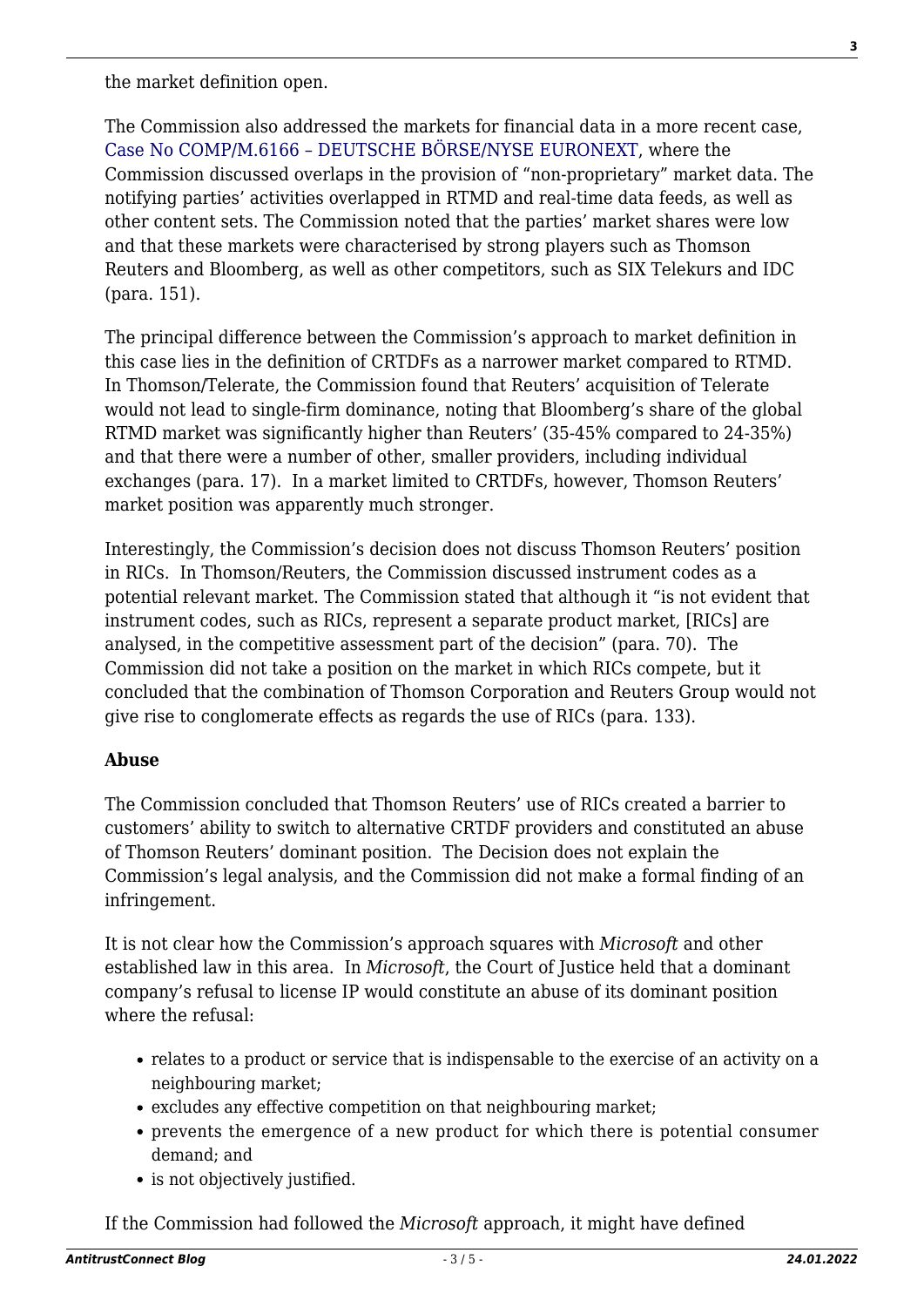separate markets for RICs and CRTDFs. Assuming the Commission concluded that Thomson Reuters had a dominant position in RICs (instead of or in addition to CRTDFs), the Commission could then have determined whether the use of RICs was indispensable for other companies to compete in CRTDFs and whether Thomson Reuters' conduct excluded any effective competition in CRTDFs and prevented the emergence of a new product for which there is potential consumer demand.

If the Commission had followed this approach, however, the Commission might have concluded that Thomson Reuters' conduct was not abusive, for at least four reasons.

First, the Commission previously found that it is not clear that RICs constitute a market separate from CRTDF or RTMD.

Second, the Commission admits that access to RICs is not indispensable for customers to use alternative CRTDF providers, merely that customers choosing to embed RICs in server-based applications might find it "excessively costly" to switch CRTDF supplier. The Decision doesn't indicate why the cost was considered excessive or what an acceptable cost level might be.

The situation of Thomson Reuters' competitors seems analogous to that of Bronner in [Case C-7/97, Bronner v. Mediaprint.](http://curia.europa.eu/juris/liste.jsf?language=en&num=C-7/97) In that case, Bronner sought access to Mediaprint's nationwide newspaper home-delivery service, arguing that nationwide home-delivery services constituted a separate market to the publication of daily newspapers and that it would be "entirely unprofitable" for Bronner to develop its own nationwide delivery service in view of its smaller number of subscribers. The Court rejected Bronner's argument, noting that for an abuse to arise Bronner would need to show "at the very least" that it would not be economically viable for Bronner to develop a nationwide home-delivery service if its circulation was equal to Mediaprint's (para. 46).

Third, although the Commission found that Thomson Reuters enjoyed a dominant position in CRTDFs, the existence of at least one well-resourced competitor — Bloomberg – suggests that it would be difficult to show that Thomson Reuters' RIC practices excluded any effective competition.

Fourth, even assuming that Thomson Reuters' use of RICs constituted a barrier to switching, this barrier did not prevent the development of a new product, since both Thomson Reuters and its competitors already offered CRTDFs.

### **Conclusion**

Because the Commission's procedure for making commitments binding does not require the Commission to adopt a full-fledged infringement decision, the Decision leaves many open questions. In particular, the legal basis for the Commission's conclusion that Thomson Reuters' practices constituted an abuse of its dominant position in the global CRTDF market is unclear. Based on the information published by the Commission, it seems unlikely that the *Microsoft* criteria for requiring a dominant company to license IP to third parties to facilitate competition in CRTDFs would have been met.